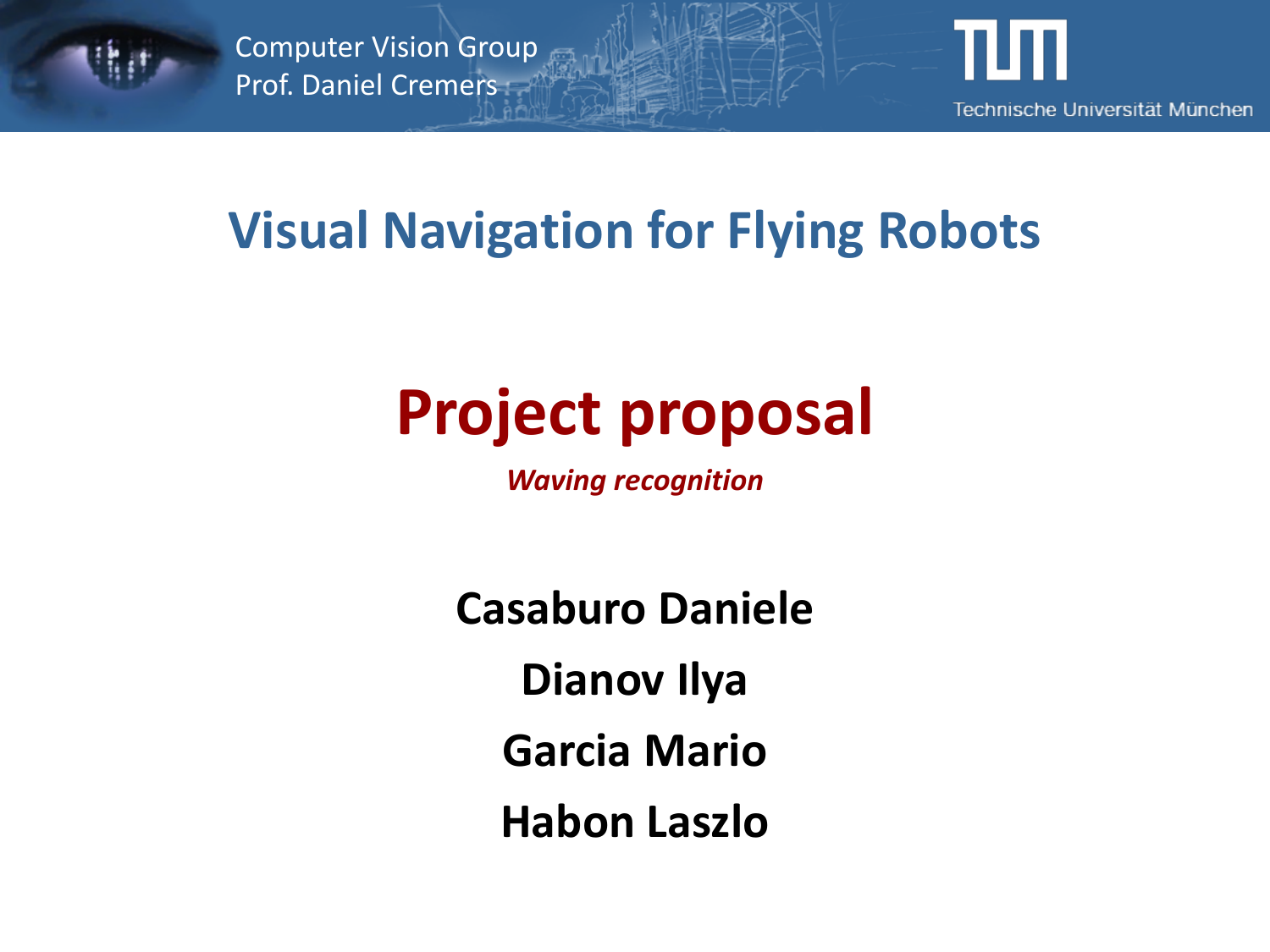

#### **Use of the drone in a visual surveillance framework**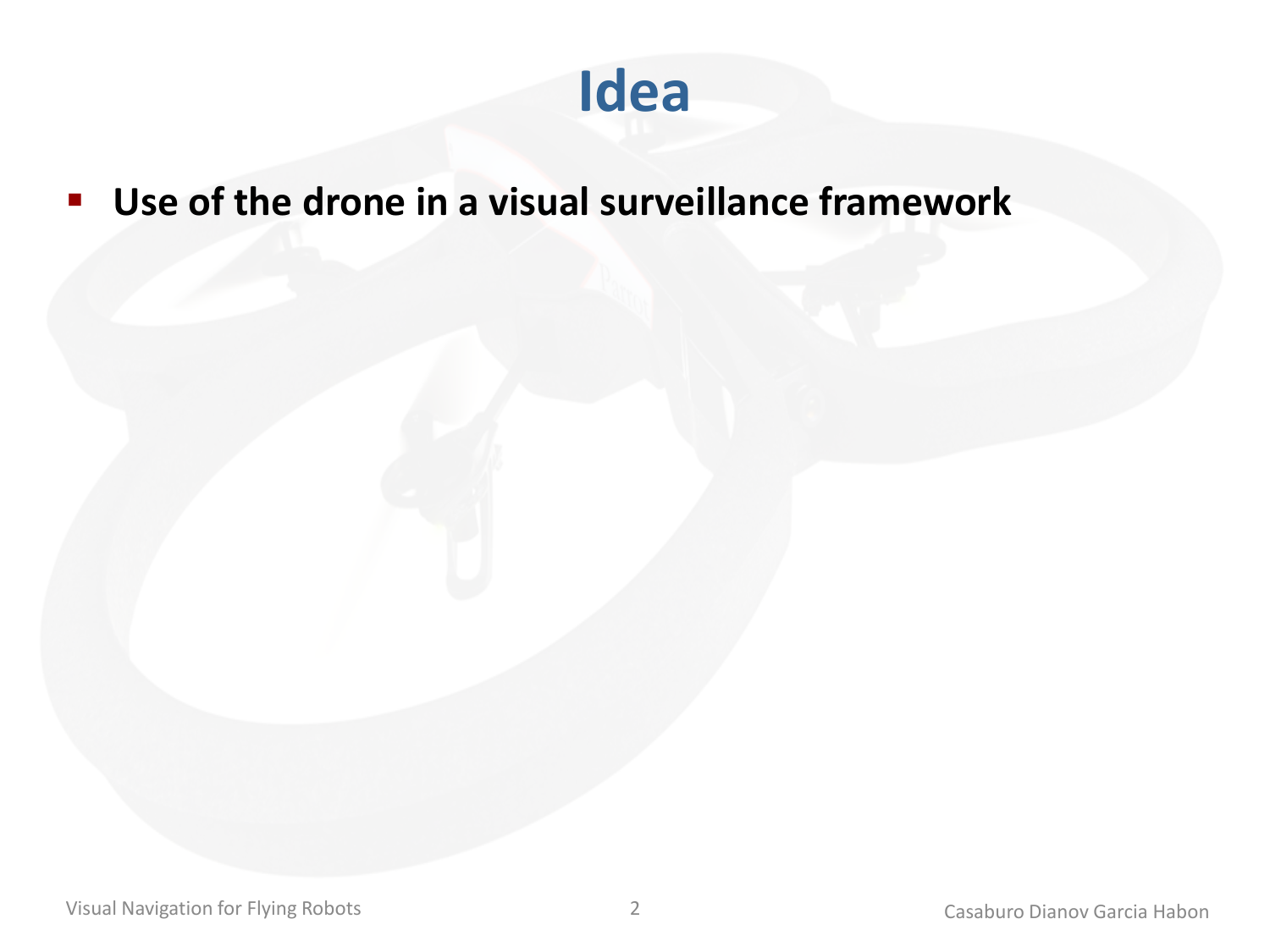

#### **Use of the drone in a visual surveillance framework**

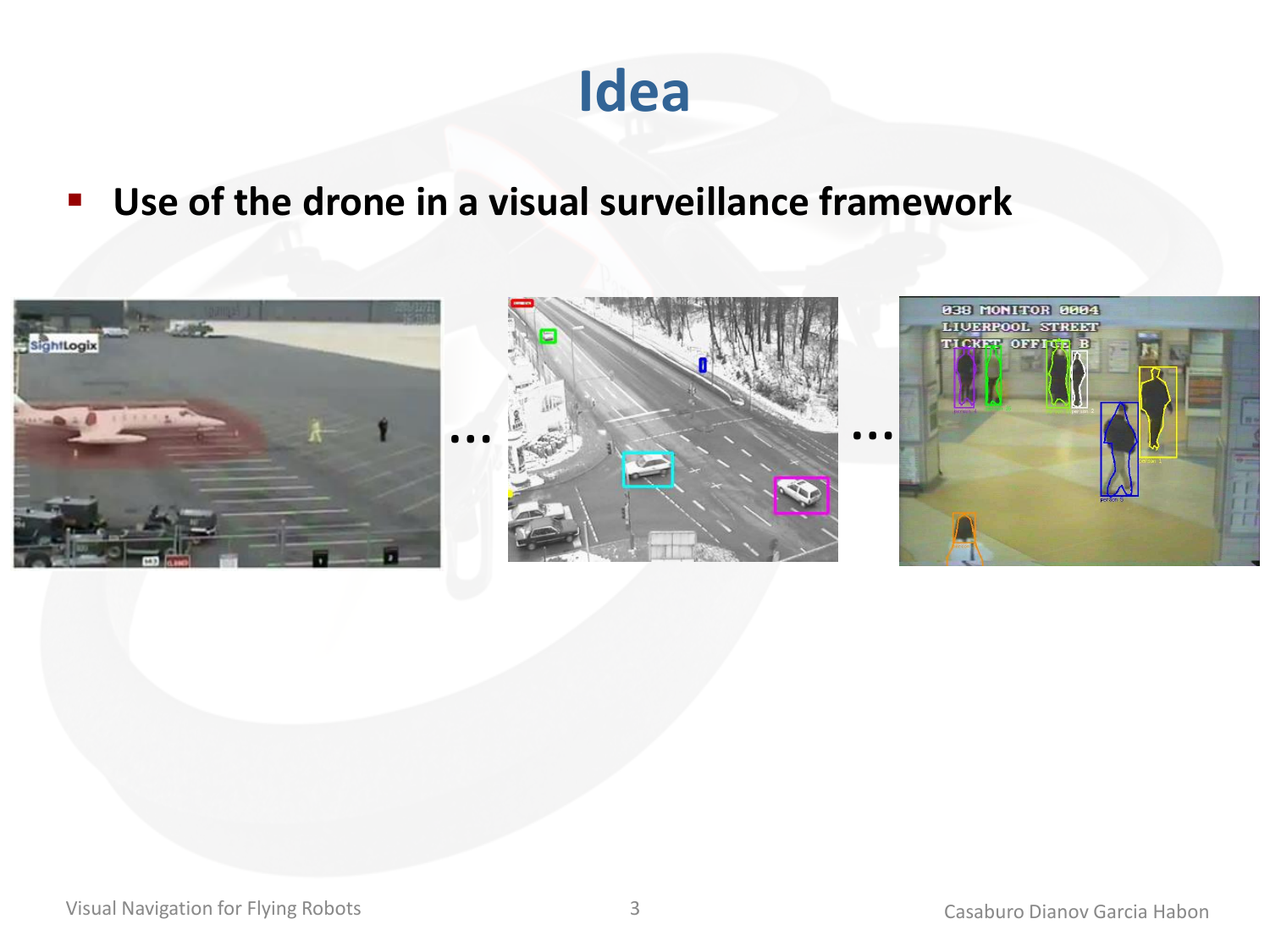#### **Idea**

- **Use of the drone in a visual surveillance framework**
- **Graffiti prevention context**





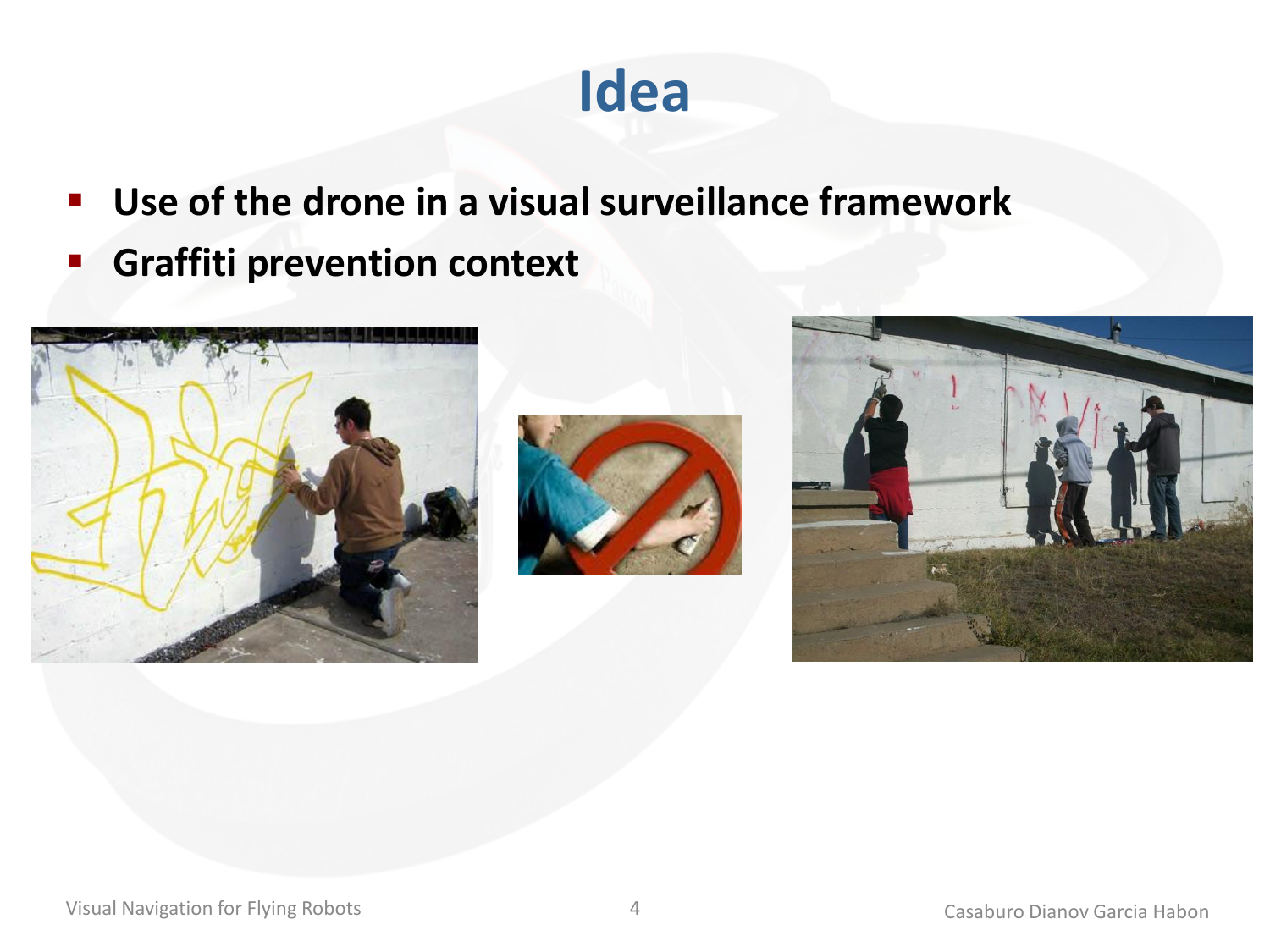#### **Idea**

- **Use of the drone in a visual surveillance framework**
- **Graffiti prevention context**
- **Action recognition: waving**

# **VIDEO HERE**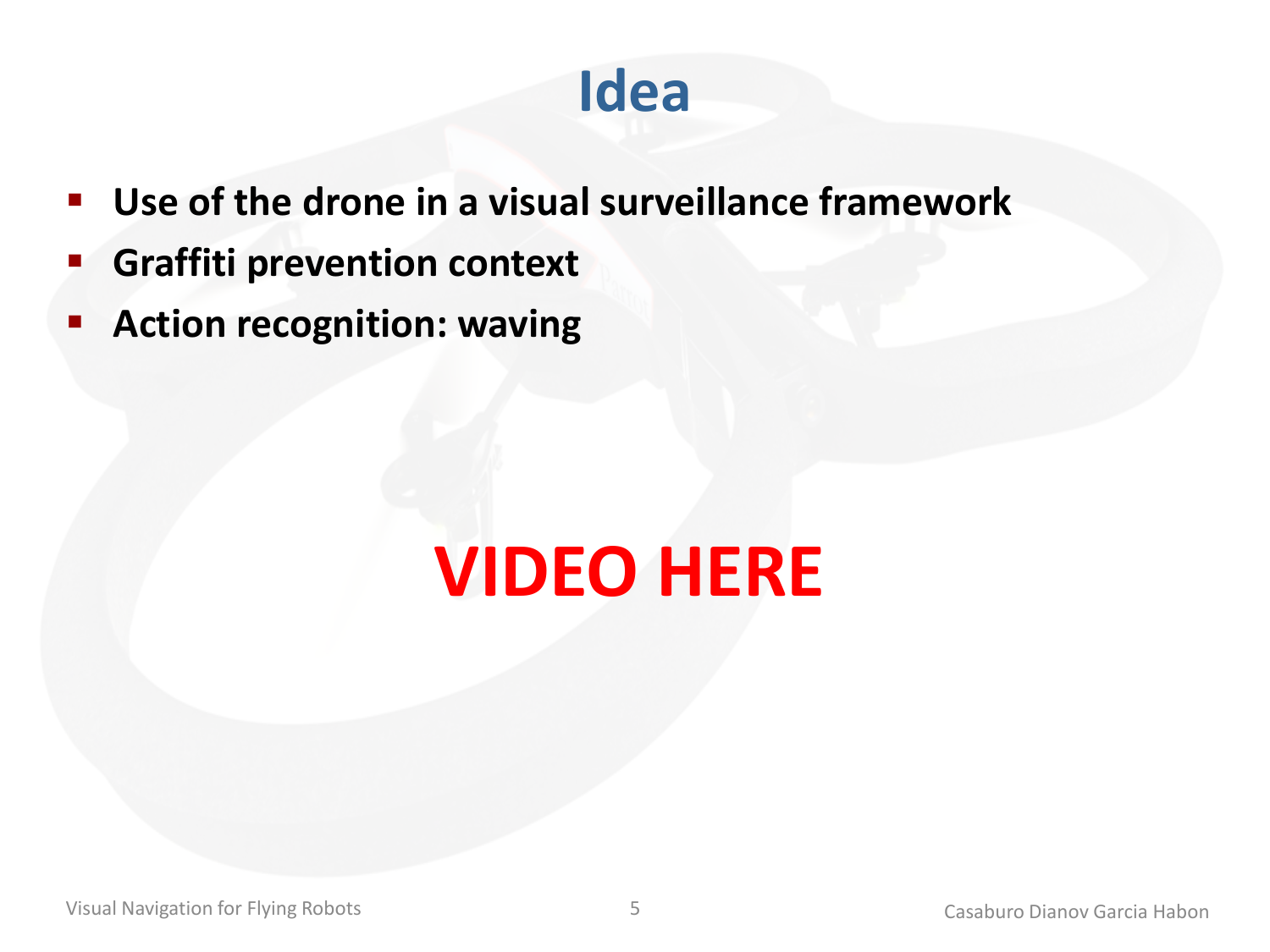## **Research problem**

- **Vision-based activity recognition**
- **Understand the behaviour of agents through videos taken by various cameras**
- **Many applications: human-computer interaction, user interface design, robot learning, surveillance…**
- **Multiple aspects: single pedestrian tracking, group tracking, detecting dropped objects, action recognition…**
- **Recognition of classes of human actions such as "running", "walking" and "hand clapping". The method exploits local action representation in terms of space-time interest points**
- **Detection of local events in video with distinct properties in space-time. Space-time interest points enable matching of corresponding space-time points across video sequences**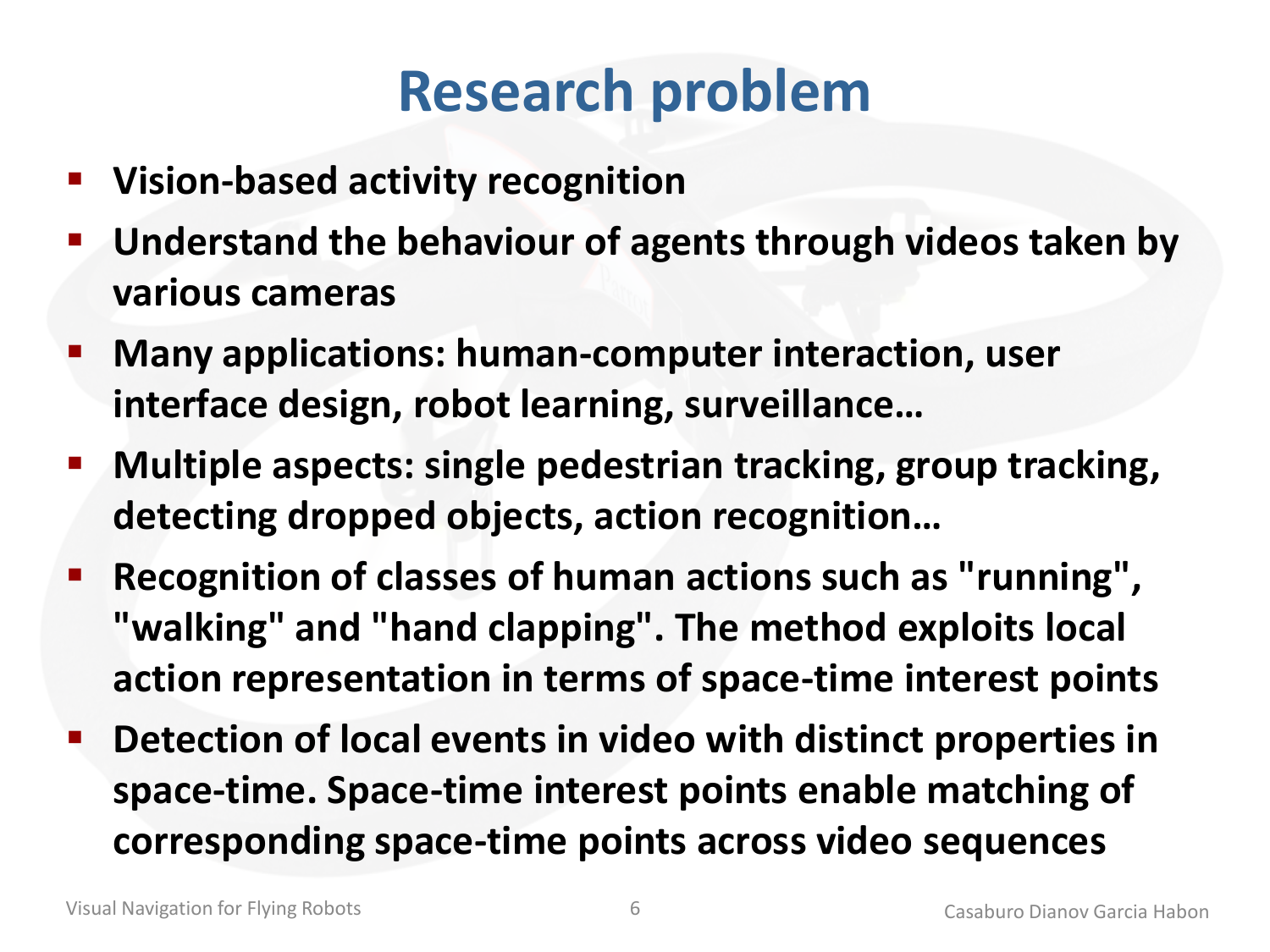# **Approach**

- **Recording waving videos of group components**
- **Using waving videos publicly available**
- **Extraction of Spatio-Temporal Interest Points (STIPs)**
- **Computation of HOGHOF descriptors**
- **Cluster by K-means to form a dictionary of words and histograms of words are built for each video**
- **Compute the χ2-kernel and train an SVM classifier**

Classification Using Bag of Spatio-Temporal Features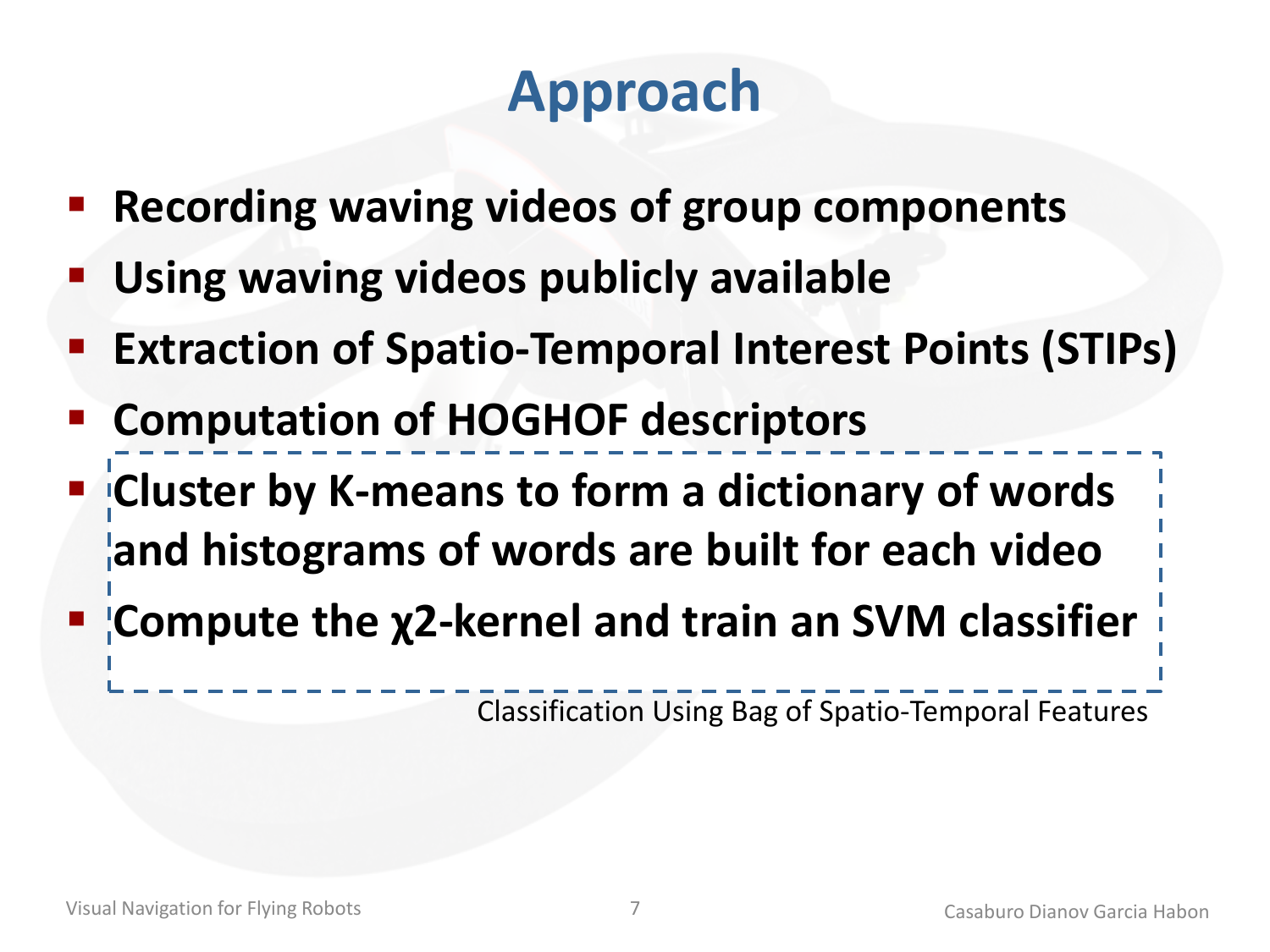**Take off and steadily hoover at a certain (adjustable) height over a marker**

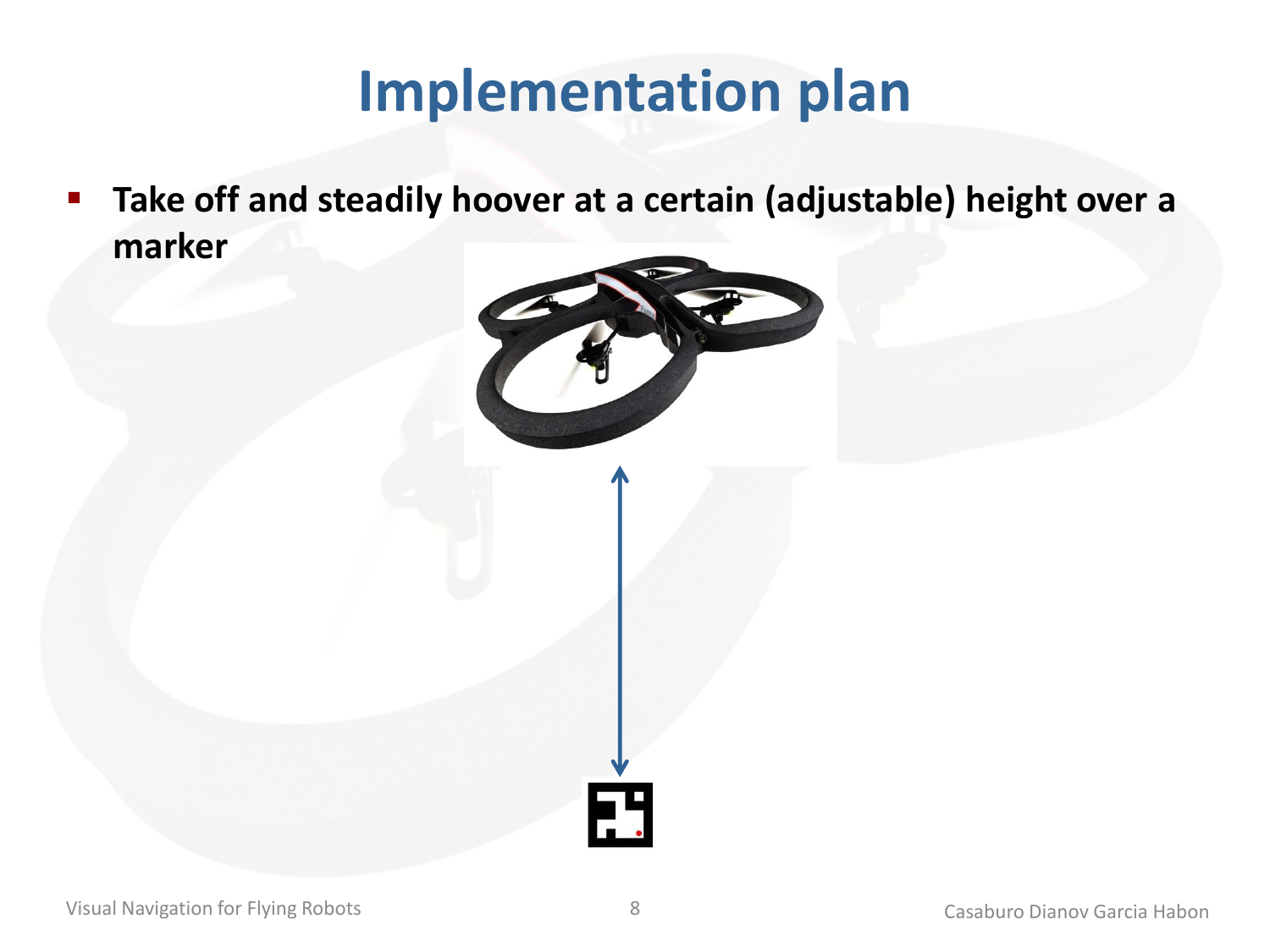- **Take off and steadily hoover at a certain (adjustable) height over a marker**
- **Make a 360° rotation at a certain (adjustable) speed**

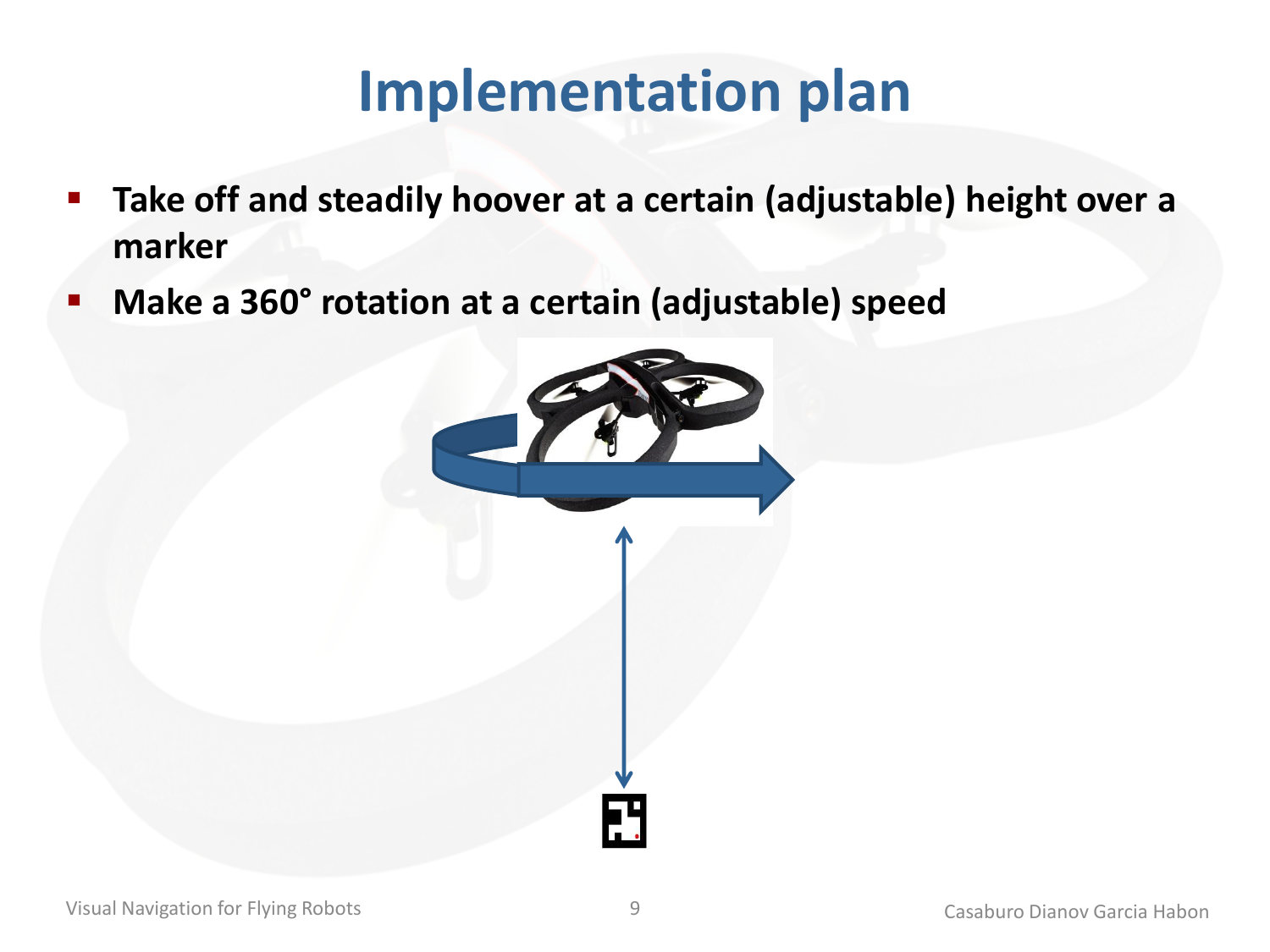- **Take off and steadily hoover at a certain (adjustable) height over a marker**
- **Make a 360° rotation at a certain (adjustable) speed**
- **Grab video and look for a waving person**